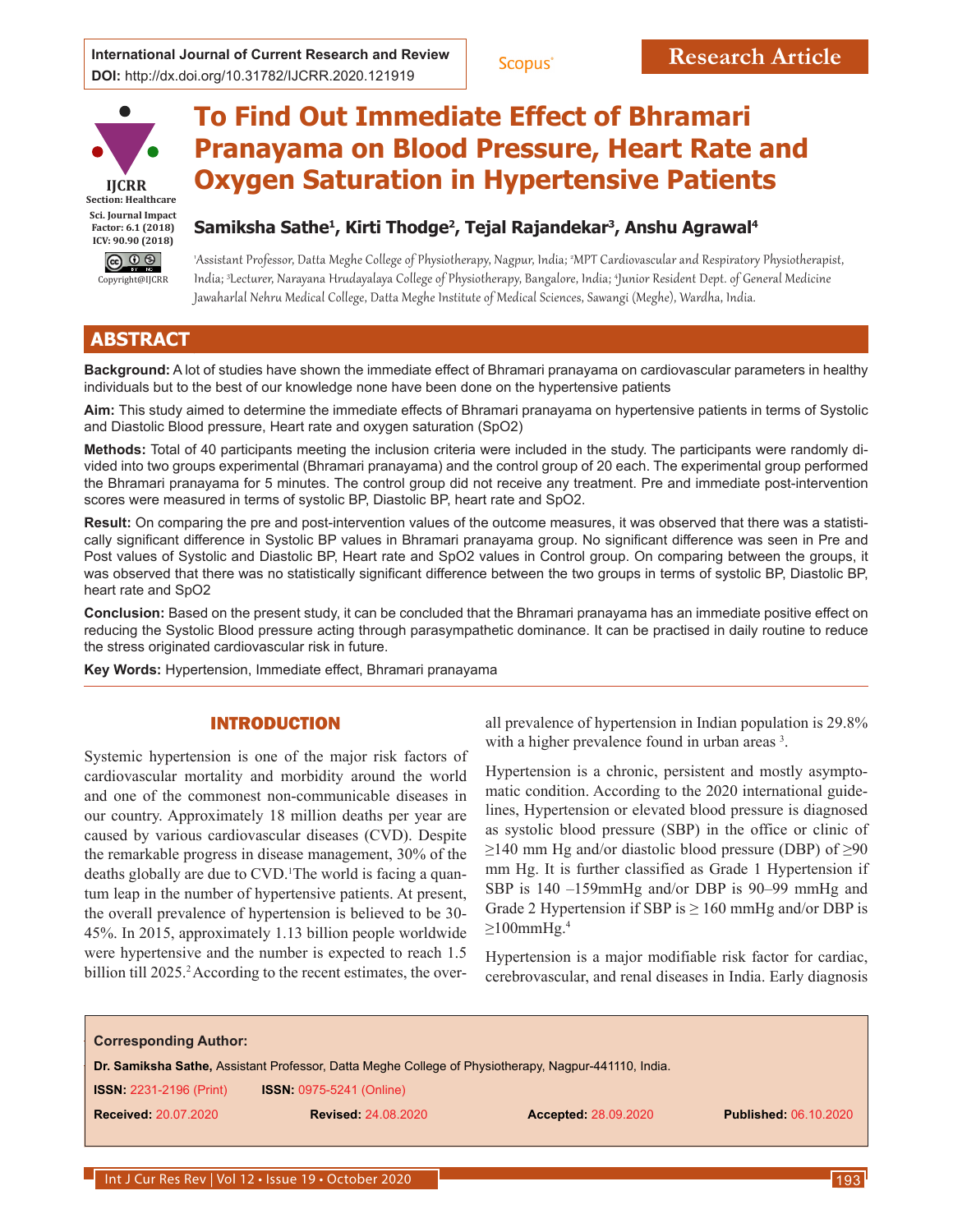and proper treatment of which would reduce a preventable burden of systemic complications related to hypertension such as congestive heart failure, coronary artery disease, ischemic and haemorrhagic stroke and chronic kidney disease. Thus, appropriate management of hypertension is imperative to prevent the complications and to ameliorate the quality of life of the patient. Out of the pharmacological and non-pharmacological interventions for controlling the blood pressure, the non-pharmacological measures can be undertaken alone before initiating the pharmacological therapy or in combination after.<sup>5</sup>

The non-pharmacological interventions include various measures like Weight reduction, Physical activity, Dietary modification, Tobacco and Alcohol consumption restriction, Yoga & Meditation.<sup>3,6</sup> Main aim of yoga is to enable the individual to attain and maintain the "sukhasthanam" that is a dynamic sense of physical, mental and spiritual well being. This is achieved by various approaches like Cultivation of right attitudes, Healthy and heart-friendly diet, Breath-body movement coordination practices, Yoga-asanas, Pranayamas, Shat kriyas, Mudras, Yogic relaxation, Dharana and Dhyana and Yogic counselling.7

Pranayama is the science of controlled, conscious expansion of Prana - the life force. It is known as the fourth limb of Classical AshtangaYoga.8 There are wide-ranging benefits of pranayama to the human body. The eight major disciplines of Pranayama that facilitate the regulation and control of breath are Nadi Sodhana, Shitali Pranayama, Ujjayi Pranayama, Kapalabhati Pranayama, Bhastrika Pranayama, Bhramari Pranayama, Anuloma & Viloma Pranayama, Sheetkari Pranayama.9 Bhramari is derived from the Sanskrit word 'Bhramar' meaning Wasp. The name Bhramari pranayama has come from the humming sound impersonating the flying wasp.10 The art and science of Pranayama have enormous therapeutic potential in various disorders such as asthma, diabetes and hypertension. It can be used as a single therapy or together with Asanas and other aspects of Yoga.8 Further, it is known that yoga and pranayama help manage the cardiopulmonary diseases, autonomic nervous system imbalances and psychosomatic disorders.<sup>11</sup> Studies have shown that Pranayamas such as Savitri, Kapalabhati, Bhasrika, Nadisuddhi, Bhramari cause pronounced physiological responses among normal healthy people. Various studies have been conducted to assess the effect of Bhramari pranayama on cardiovascular parameters. But very few studies have explored the immediate effect of Bhramari pranayama on haemodynamic parameters in hypertensive individuals. Hence this study was undertaken to assess the immediate effect of Bhramari pranayama on blood pressure, heart rate and oxygen saturation in hypertensive individuals

## METHODOLOGY

The study was carried out at the Datta Meghe College of Physiotherapy, Wanadongri Nagpur. Ethical approval was obtained from the Institutional Ethical Committee and informed consent was obtained from the participants. 40 hypertensive patients residing in the Nagpur region and outskirts, of both gender (22 females & 18 males) were recruited in the study. The study was carried out for a month.

Participants with age more than 40 years of both the gender, clinically diagnosed with hypertension $12$ , on medication for hypertension and those willing to participate were included in the study. Participants with any systemic or metabolic diseases, chronic smokers and alcoholics were excluded from the study. The outcome measures used were blood pressure, heart rate and SpO2

They were randomly distributed in 2 groups, Experimental  $(n=20)$  and control group  $(n=20)$ . The experimental group performed Bhramari Pranayama for 5 mins whereas the control group received no treatment. All the participants were asked to rest for 5 minutes before measuring the parameters. Resting Blood pressure, Heart rate and SpO2 were measured with digital BP apparatus and pulse oximeter. Immediate post-intervention parameters were measured after performing Bhramari Pranayama

#### Bhramari Pranayama

Participants were made to relax and sit in a comfortable atmosphere on a soft mat on the floor. The breathing technique was demonstrated to the patients as follows. Firstly one has to sit in a comfortable relaxed position (Sukhasana) while maintaining an erect posture. Eyes should be closed and one should maintain steady posture while practising Bhramari Pranayama. The participants were asked to slowly breathe in through both the nostrils up to a maximum of 5sec and exhale out completely again through both the nostrils for about 15sec. Thumbs were placed on the external auditory meatus, index and ring finger on the closed eyes and ring finger near the nostrils. While exhaling they were asked to chant the word "AUM" with a simultaneous nasal humming sound impersonating the sound of humming wasp. This leads to vibration of the inner nostril and laryngeal walls. With the completion of these steps, one completes a cycle of Bhramari pranayama (RR 3/min).<sup>13,14</sup> After 5 minutes of practising Bhramari pranayama, the outcome measures were reassessed.

#### RESULTS

MYSTAT 12 software was used to calculate the results in this study. Systolic and diastolic blood pressure, heart rate and oxygen saturation were the outcome measures used. Descriptive statistics such as mean and standard deviations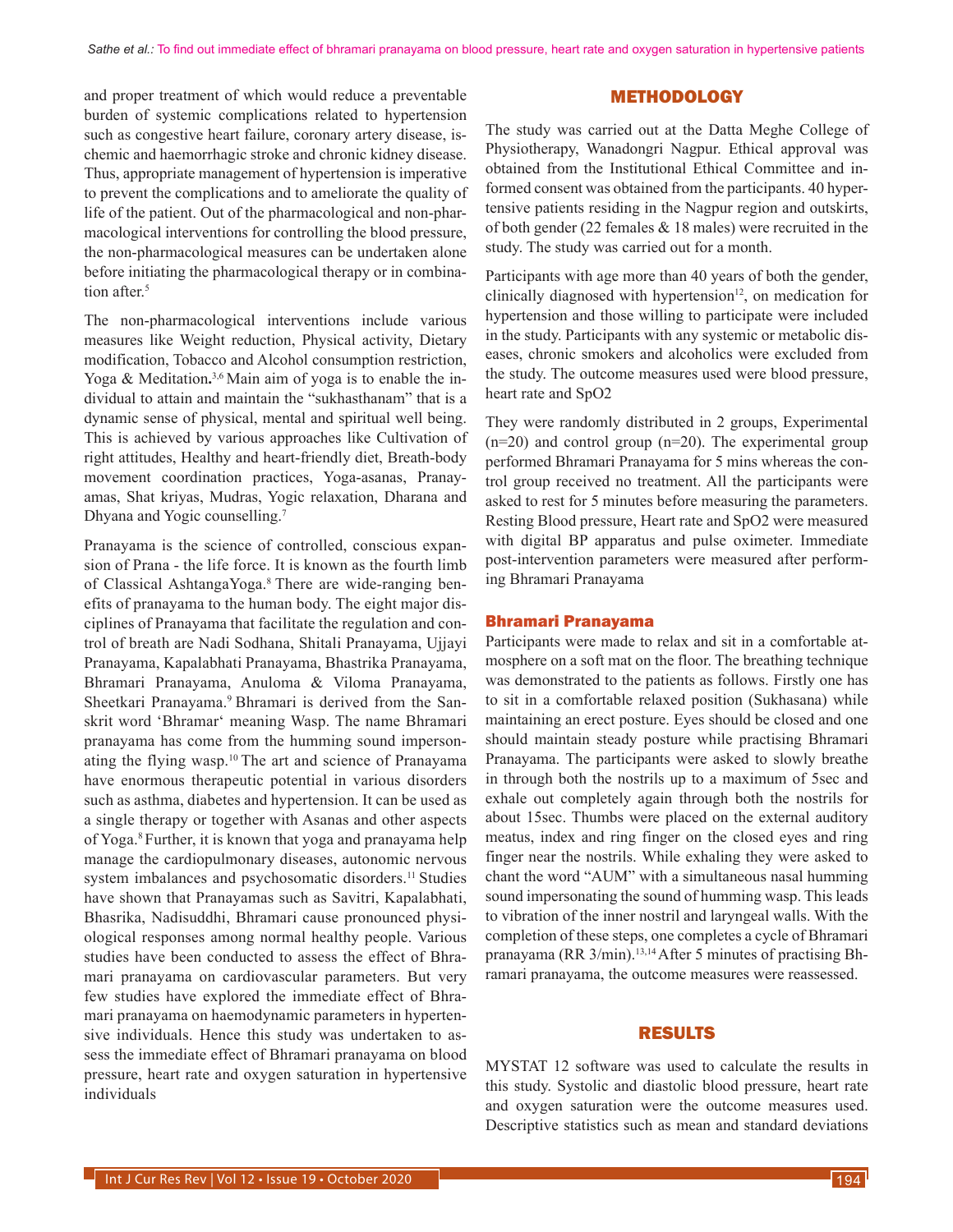were calculated to describe all the variables. The paired t-test and the unpaired t-test were used to verify differences between pre- and post-intervention. The statistical analysis was conducted at 95% confidence level, and p<0.05 was considered statistically significant.

The gender ratio was 12:8 (12 females and 8 males) in Bhramari group and 10:10 (10 females and 10 males) in the Control group. The difference in the mean age of both the groups was statistically not significant (Table 1)

|  |  | Table 1: Baseline demographic data of both the groups |
|--|--|-------------------------------------------------------|
|  |  |                                                       |

| <b>Group</b>       | Bhramari group   | <b>Control group</b> | t value | p-value | Inference       |
|--------------------|------------------|----------------------|---------|---------|-----------------|
| Age (years)        | $59.71 \pm 8.95$ | $58.57 \pm 7.87$     | 2.17    | 0.80    | Not significant |
| Gender ratio (M:F) | 12:8             | 10:10                |         |         |                 |

Comparison of the pre and post-intervention values (student's paired t-test) of the outcome measures showed that there was a statistically significant difference only the in Systolic BP values in Bhramari group. No significant difference was seen in Pre and Post values of Systolic and Diastolic BP, Heart rate and SpO2 values in Control group. Intergroup comparison (student's unpaired t-test) showed that there was no statistically significant difference between the two groups in terms of Systolic and Diastolic BP and Heart rate and SpO2 (Table 2)

| Table 2: Mean and SD scores of Bhramari and Control groups, Pre-intervention and Post-intervention |  |  |
|----------------------------------------------------------------------------------------------------|--|--|
|                                                                                                    |  |  |

|                       | <b>Bhramari Group</b><br><b>Paired t test</b> |                                                |                         |       | <b>Control Group</b>                           |                                                            |                 |                        | <b>Between groups</b> |                      |
|-----------------------|-----------------------------------------------|------------------------------------------------|-------------------------|-------|------------------------------------------------|------------------------------------------------------------|-----------------|------------------------|-----------------------|----------------------|
|                       |                                               |                                                |                         |       |                                                | <b>Paired t test</b>                                       |                 | <b>Unpaired t test</b> |                       |                      |
|                       | <b>Pre</b> inter-<br>vention<br>$Mean \pm SD$ | <b>Post inter-</b><br>vention<br>$Mean \pm SD$ | Mean<br>Differ-<br>ence |       | p value Pre inter-<br>vention<br>$Mean \pm SD$ | <b>Post interven- Mean</b><br>tion Mean $\pm$<br><b>SD</b> | Differ-<br>ence | <b>p</b> value         | $\mathbf{D}$<br>value | Inference            |
| Systolic<br><b>BP</b> | $127.71 \pm 8.40$                             | $118.85 \pm 9.83$                              | 8.85                    | 0.004 | $127.57 \pm 9.09$                              | $127.28 \pm 8.82$                                          | 0.28            | 0.17                   | 0.11                  | Not Sig-<br>nificant |
| <b>BP</b>             | Diastolic $78.42 \pm 6.52$                    | $80.71 \pm 5.99$                               | 2.28                    | 0.23  | $78.42 \pm 6.52$                               | $78.57 \pm 6.39$                                           | 0.14            | 0.35                   | 0.53                  | Not Sig-<br>nificant |
| Heart<br>rate         | $72.14 \pm 11.03$                             | $72 \pm 10.52$                                 | 0.14                    | 0.89  | $72.14 \pm 11.03$                              | $71.85 \pm 11.21$                                          | 0.28            | 0.17                   | 0.98                  | Not Sig-<br>nificant |
| SpO <sub>2</sub>      | $96.85 \pm 2.47$                              | $97.28 \pm 1.70$                               | 0.42                    | 0.51  | $96.85 \pm 2.47$                               | $96.71 \pm 2.28$                                           | 0.14            | 0.60                   | 0.60                  | Not Sig-<br>nificant |

### **DISCUSSION**

The main aim of the study was to determine the immediate effect of Bhramari Pranayama on blood pressure, heart rate and oxygen saturation in patients with hypertension. We found that there was a statistically significant reduction in systolic blood pressure immediately after one session of Bhramari Pranayama performed for 5 minutes.

A study conducted by Rashma S et al on 30 healthy adolescents showed a significant reduction in SBP immediately after performing Bhramari pranayama. They concluded that a single session consisting of 5 cycles of Bhramari pranayama had significant effects on resting cardiovascular parameters in the healthy adolescents $10$ . In another study conducted by VungaralaSatyanande et al on 30 healthy individuals showed a significant reduction in blood pressure after performing Anuloma-Viloma and Bhramari pranayama technique. They stated that the increase in parasympathetic dominance resulted in a reduction in basal heart rate. Also, fall in systolic as well as diastolic blood pressure was due to a reduction in sympathetic impulse following the practice of performing Anuloma-Viloma and Bhramari pranayama.

Dr Jyoti A Upadhye in her research paper on Health benefits of Bhramari Pranayama stated the effect on Bhramari pranayama on hypertension, sleep apnea, and headaches. According to her work, a regular practice of Bhramari pranayama had shown to keep the blood pressure in check and cure chronic headache and migraine problems. She stated that the nasal exhalation during Bhramari pranayama facilitates the production and release of nitric oxide which helps to dilate arteries, improve blood circulation and maintain the supply of oxygen to the heart.<sup>16</sup> L Nivethitha et al in their review article on the effect of various praṇayama (breathing techniques) on cardiovascular and autonomic variables stated that five minutes of slow paced Bhramaripraṇayama reported to influence parasympathetic dominance on the car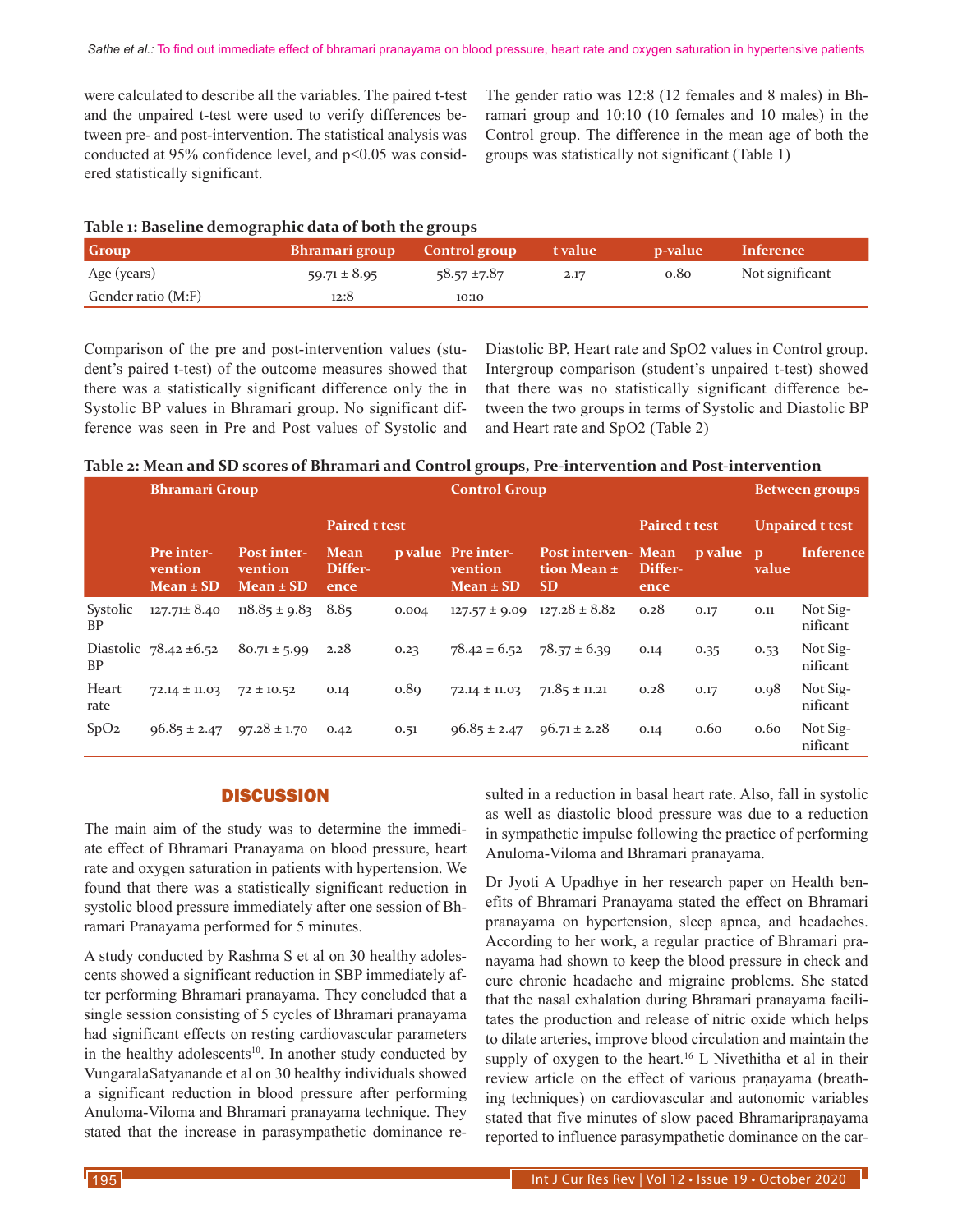diovascular system which was responsible in reducing SBP, DBP, mean arterial BP and HR.<sup>17</sup>

## **CONCLUSION**

The findings of our study were also supported by another study done by T Pramanik et al, who in their study on 50 healthy individuals concluded that slow Bhramari pranayama breathing (respiratory rate 3/min) for 5 minutes caused a fall in the systolic blood pressure. They stated that slow pace pranayama influences the heart rate and blood pressure through parasympathetic dominance. As Bhramari pranayama is a type of slow pace breathing exercise, it stimulates the parasympathetic system. More they described that while exhaling, vibration effect on the nasal /laryngeal mucous membrane together with the humming of "AUMmmm" lead to reflex apnoea by turning off inspiratory centre. It causes bradycardia through chemoreceptor Sinu-aortic mechanism.14 Also in a study by Kuppusamy et al on 60 healthy adolescents, they concluded that The HR, BP indices, Pulse Pressure (PP), Mean Arterial Pressure (MAP), Rate Pressure Product (RPP) and Double Product (DoP) were found to be significantly decreased after Bhramari Pranayama practice compared with control. A single session of 5 cycles of Bhramari Pranayama practice, has significant effects on resting cardiovascular parameters in healthy adolescents. They stated that increase in parasympathetic activity and decrease in sympathetic response in the Bhramari Pranayama group was responsible for causing a decrease in Heart Rate (HR), Diastolic blood pressure (DBP) and Mean Arterial Pressure (MAP).11 In yet another study, it was found that BP and HR decreased significantly when measured immediately after the practice of Savitri Pranayama which is similar to Bhramari Pranayama which supports our results as well.<sup>18</sup>

Further, the neural respiratory elements may be responsible for a mechanism that clarifies how slow deep breathing modifies the autonomic nervous system. During extended voluntary expiration, there is a raise of intrathoracic pressure causing more blood flow to the heart from lung and thus increasing the stroke volume. This in turn increases the blood pressure stimulating the baroreceptors in the carotid sinus. Further, this increased baroreceptor discharge inhibits the vasoconstrictor nerves and excites the vagus innervations of the heart. These may be the possible reasons for the reduction in blood pressure in the present study. Another study by Jerath et al. and Jyoti et. al. explained that there is decreased oxygen consumption, heart rate and blood pressure resulting from slow deep breathing in pranayama, thus adding more strength to our study<sup>19, 20</sup>

#### Limitation

As the study was to see the immediate effects of the treatment the long term effectiveness was not considered for statistical analysis. Also, it was not seen for how much time the immediate effect was present. Thus it can be suggested to perform further studies in this context.

Based on the present study, it can be concluded that the Bhramari pranayama has an immediate positive effect on reducing the Systolic Blood pressure acting through parasympathetic dominance. It can be practised in daily routine to reduce the stress originated cardiovascular risk in future.

**Acknowledgement:** Authors acknowledge the immense help received from the scholars whose articles are cited and included in references of this manuscript. The authors are also grateful to authors / editors / publishers of all those articles, journals and books from where the literature for this article has been reviewed and discussed.

#### **Conflict of Interest:** Nil

**Source of Funding:** Nil

#### REFERENCES

- 1. Chopra H K, Ram C V S. Recent Guidelines for Hypertension A Clarion Call for Blood Pressure Control in India. Circulation Research. 2019;124(7):984–986
- 2. Shikha Singh, Ravi Shankar, Gyan Prakash Singh. Prevalence and Associated Risk Factors of Hypertension: A Cross-Sectional Study in Urban Varanasi. Int J Hypertens. 2017; 2017: 5491838
- 3. Grishma Dhingra, Mugdha L. Jungari, Deepti Shrivastava. Study of Management of Pregnancy Induced Hypertension by Magnesium Sulfate and a Calcium Channel Blocker in Central India International Journal of Current Research and Review. 2020;12(15):140-144
- 4. Unger T. 2020 International Society of Hypertension Global Hypertension Practice Guidelines. Hypertension. 2020;75(6):1334– 1357
- 5. Bhalerao, N.S., A. Modak, and V. Belekar. "Comparison between Magnesium Sulfate (50 Mg/Kg) and Lignocaine (2 Mg/ Kg) for Attenuation of Intubation Response in Hypertensive Patients." Journal of Datta Meghe Institute of Medical Sciences University. 2017; 12(2): 118–20.
- 6. Gupta R, Guptha S. Strategies for initial management of hypertension. Indian J Med Res 2010 Nov; 132(5): 531–542.
- 7. Bhavanani A. Hypertension And Its Yogic Management. Conference: National Workshop cum Seminar on Role of Yoga in Prevention and Management of Hypertension.2010; 12(9): 219- 224.
- 8. YogacharyaAnanda B. Guidelines for the practice of Pranayama and classification of Pranayamas, December 2005.
- 9. The Eight Types of Pranayama One Needs to Practice, Rishikesh Vinyasa Yoga School.
- 10. Rashma S. Effects of Bhramari pranayama on resting cardiovascular parameters and higher mental functions in healthy individuals. ejpmr 2019,6(12):591-594.
- 11. Kuppusamy M et al. Effects of Bhramari Pranayama on health e A systematic review. Journal of Traditional and Complementary Medicine 2018,8; 11-16
- 12. Classification of Blood Pressure. The Seventh Report of the Joint National Committee on Prevention, Detection, Evaluation, and Treatment of High Blood Pressure. National High Blood Pressure Education Program. Bethesda (MD): National Heart, Lung, and Blood Institute (US); 2004 Aug.